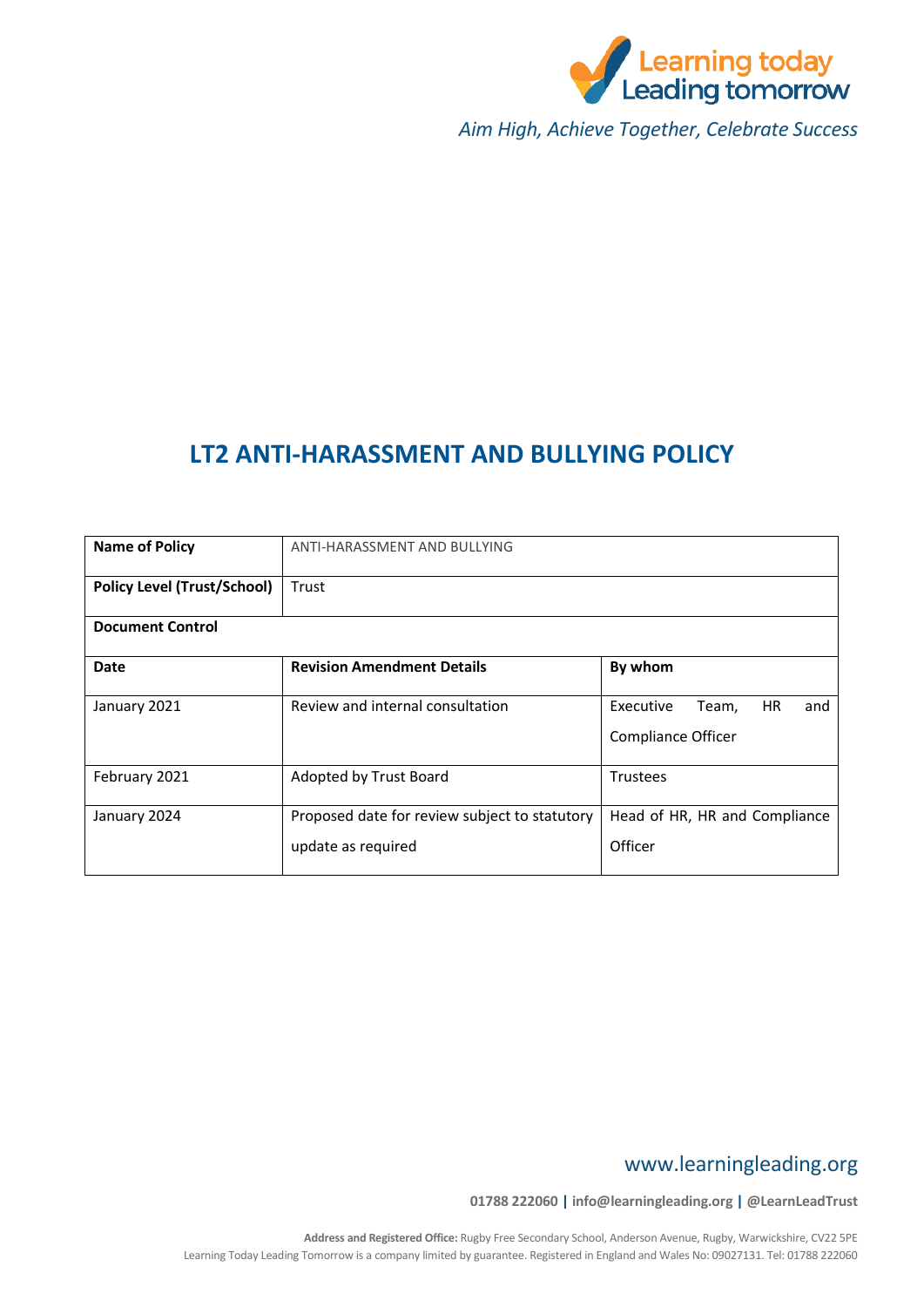

## **Table of Contents**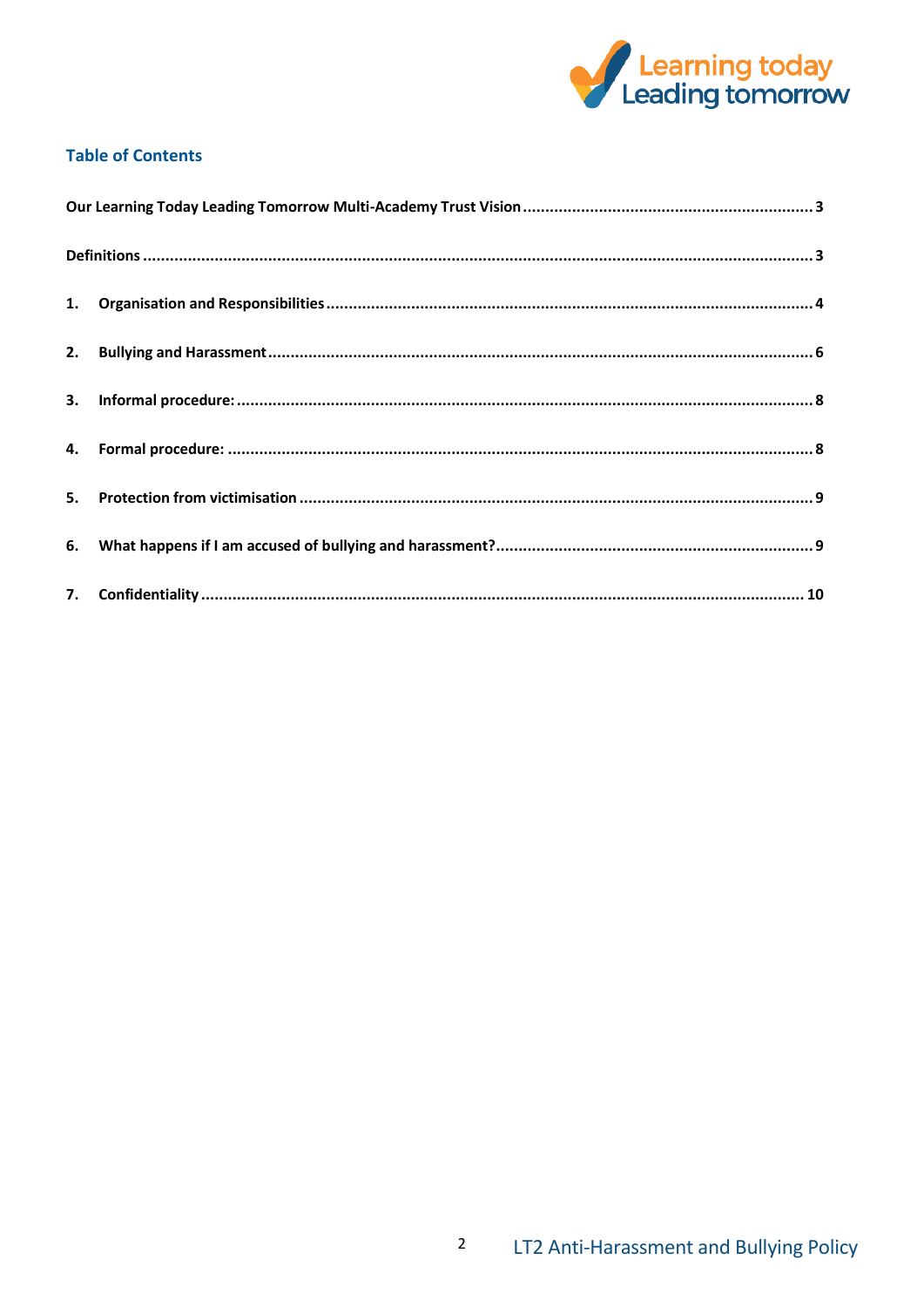

### <span id="page-2-0"></span>**Our Learning Today Leading Tomorrow Multi-Academy Trust Vision**

#### Vision

Our vision is to build a group of outstanding schools across phases, including specialist provision, to become (a mid-size) Trust that provides vibrant and inclusive learning environments in which every member of the learning community is passionate about learning. The Trust is led by a CEO who works closely with Headteachers who lead the two schools supported by a central team to support finance, HR, estates and governance.

#### Mission

LT2 Trust and schools will have a relentless focus on high achievement, supported by robust organisational structures and governance. We aim to give children and young people in our care the knowledge, skills and experiences to expand their minds and world view to enable them to develop a naturally inquisitive approach to learning and life, fit for an everchanging world.

Ultimately, we will educate and support all children attending LT2 schools to grow into capable and contributing citizens who have developed the personal attributes and characteristics that will enable them to become considerate, self-reliant and confident young people who are ready for the next stage of their lives.

#### Values

The Trust Values underpin the mission and provide the basis on which LT2 schools can articulate the key behavioural characteristics that promote a positive philosophy. Our six values are unseen drivers of our behaviour as experienced by others and are designed to create a shared organisational culture:

- **Kindness –** The quality of friendliness, generosity, and consideration
- **Collaboration** The belief that working and learning with others will lead to greater success
- **Curiosity –** A strong desire to know and to learn
- **Resilience** The ability to recover quickly and learn from the difficulties we face
- **Respect** To appreciate the importance of understanding and admiration for others and self
- **Endeavour** The belief that hard work is needed to achieve something of which we can be proud

## <span id="page-2-1"></span>**Definitions**

- Where the word 'Trust' is used in this document it refers to The Learning Today Leading Tomorrow Trust.
- Where the words 'Trust Board' are used it refers to the board of Trustees who set the vision for the Trust and hold the executive leadership team to account for delivering the Trust's strategic plan.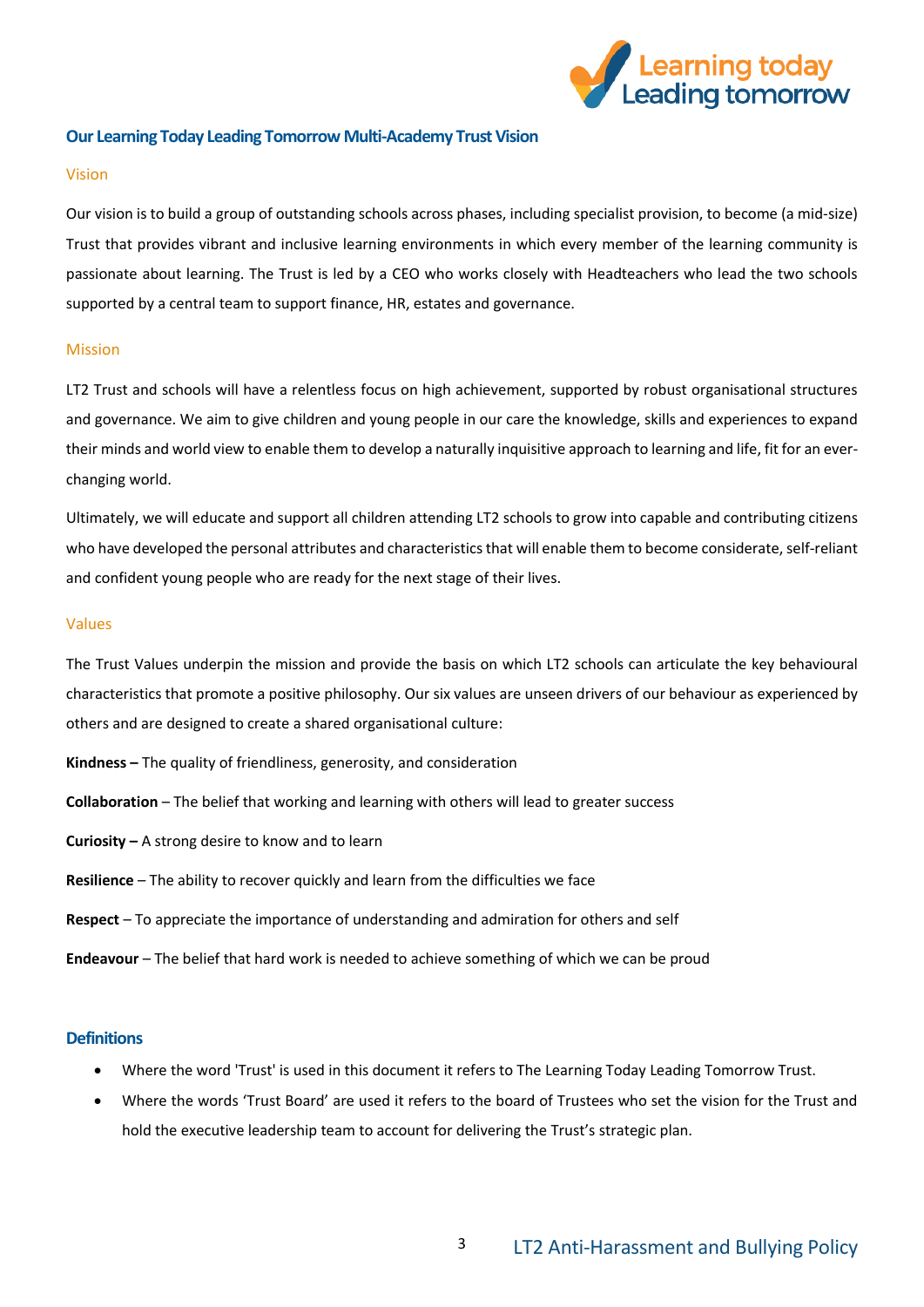

### <span id="page-3-0"></span>**1. Organisation and Responsibilities**

#### 1.1 Introduction

The purpose of this policy is to ensure that all of the Trust's staff are treated, and treat others, with dignity and respect, free from harassment or other forms of bullying.

This policy covers harassment or bullying which occurs both in and out of the workplace, such as on School trips or at events or work-related social functions. It covers bullying and harassment by staff and also third parties such as students, parents, suppliers, governors or visitors to the School.

Staff must treat colleagues and others with dignity and respect, and should always consider whether their words or conduct could be offensive. Even unintentional harassment or bullying is unacceptable.

The Trust takes allegations of harassment or bullying seriously and will address them promptly and confidentially where possible. Harassment or bullying by a member of staff will be treated as misconduct under the Disciplinary Policy and Procedure. In some cases, it may amount to gross misconduct leading to summary dismissal.

The policy applies to every individual working for the School or Trust irrespective of their status, level or grade. It therefore includes the Headteacher, Heads of Department, members of the Senior Leadership Group, Directors, employees, consultants, contractors, trainees, volunteers, home-workers, part-time or fixed-term employees, casual and agency staff (collectively referred to as "S**taff"** in this policy).

This policy does not form part of individuals' terms and conditions of employment and is not intended to have contractual effect. It does however reflect the Trust's current practices and all Staff are required to familiarise themselves with it and to comply with its contents. The Trust reserves the right to amend this Policy at any time or to depart from it where it is considered appropriate.

This policy should be read in conjunction with the Trust's Equal Opportunities and Diversity Policy, and its Grievance and Disciplinary Policy and Procedure.

Breach of this policy will be dealt with under the Trust's Disciplinary Policy and Procedure and, in serious cases, may amount to gross misconduct leading to summary dismissal.

#### 1.2 Legislation

The Equality Act 2010 prohibits harassment related to gender, sexual orientation, marital or civil partner status, pregnancy or maternity, gender reassignment, race, colour, nationality, ethnic or national origin, religion or belief, disability or age.

The Protection from Harassment Act 1997 also makes it unlawful to pursue a course of conduct which the member of Staff knows or ought to know would be harassment, which includes causing someone alarm or distress.

Under the Health and Safety at Work Act 1974, the School has a duty to provide its Staff with a safe place and system of work.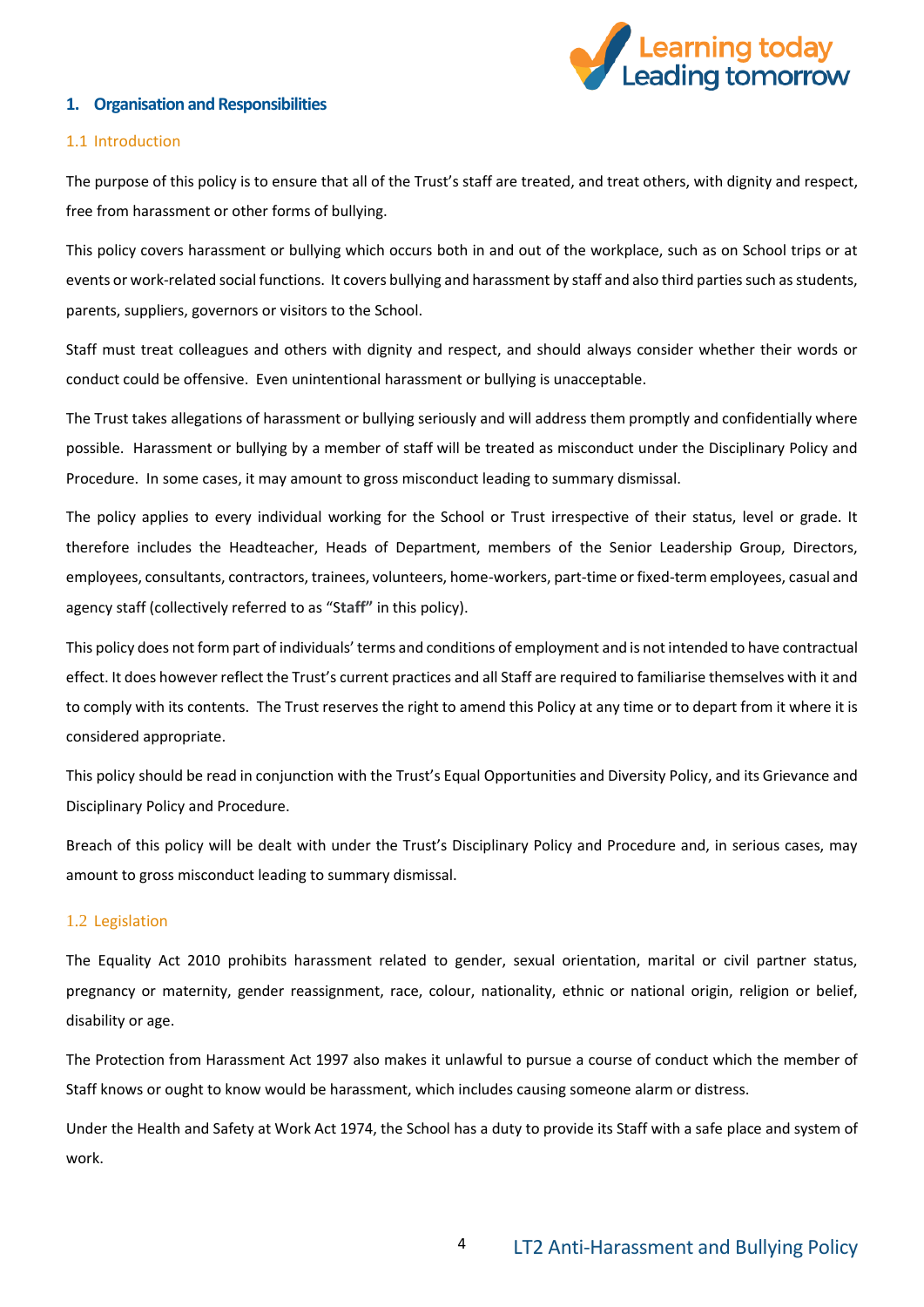

Individuals can be personally liable to pay compensation and prosecuted under criminal as well as civil law. Individuals can be ordered to pay unlimited compensation where discrimination-based harassment has occurred, including the payment of compensation for injury to feelings.

This policy confirms the Trust's commitment to identifying and eliminating harassment, intimidation and bullying within the work environment.

### 1.3 Guidance under this Policy

The Head of HR is responsible for providing advice and guidance under this policy and reviewing and updating the policy as required.

### 1.4 Board of Trustees

## **The Board of Trustees, as a corporate body, has the responsibility to set the strategic direction and objectives of all matters across the Trust.**

The Board of Trustees is responsible for ensuring that high standards of corporate governance are maintained

The Chair of the Trust is responsible for managing the CEO, Trustees and Governors under this policy.

## 1.5 The Chief Executive Officer (CEO)

The CEO of Learning Today leading Tomorrow Trust (LT2):

- Takes overall responsibility for the implementation of policies and procedures
- Must provide reports as appropriate to Trustees in relation to this policy
- Ensure that sufficient resources are allocated and authorised within the organisations budget to meet statutory procedures and standards across the Trust
- Is responsible for managing the Headteachers and centrally appointed staff under this policy

#### 1.6 Headteachers

Headteachers of LT2 schools are responsible for:

- The implementation of and compliance with this policy within their school ensuring competence in those staff who are responsible for and involved in the operation of this policy and associated guidance
- Identifying training needs
- Communicating this policy to all relevant people within the school
- Managing school-based teaching and associate staff under this policy

## 1.7 Senior and Middle Leaders (and other Supervisory Roles)

Although the Headteacher is responsible overall for the implementation of this policy in their school, managers have some specific responsibilities:

Applying this policy within their own department and area of work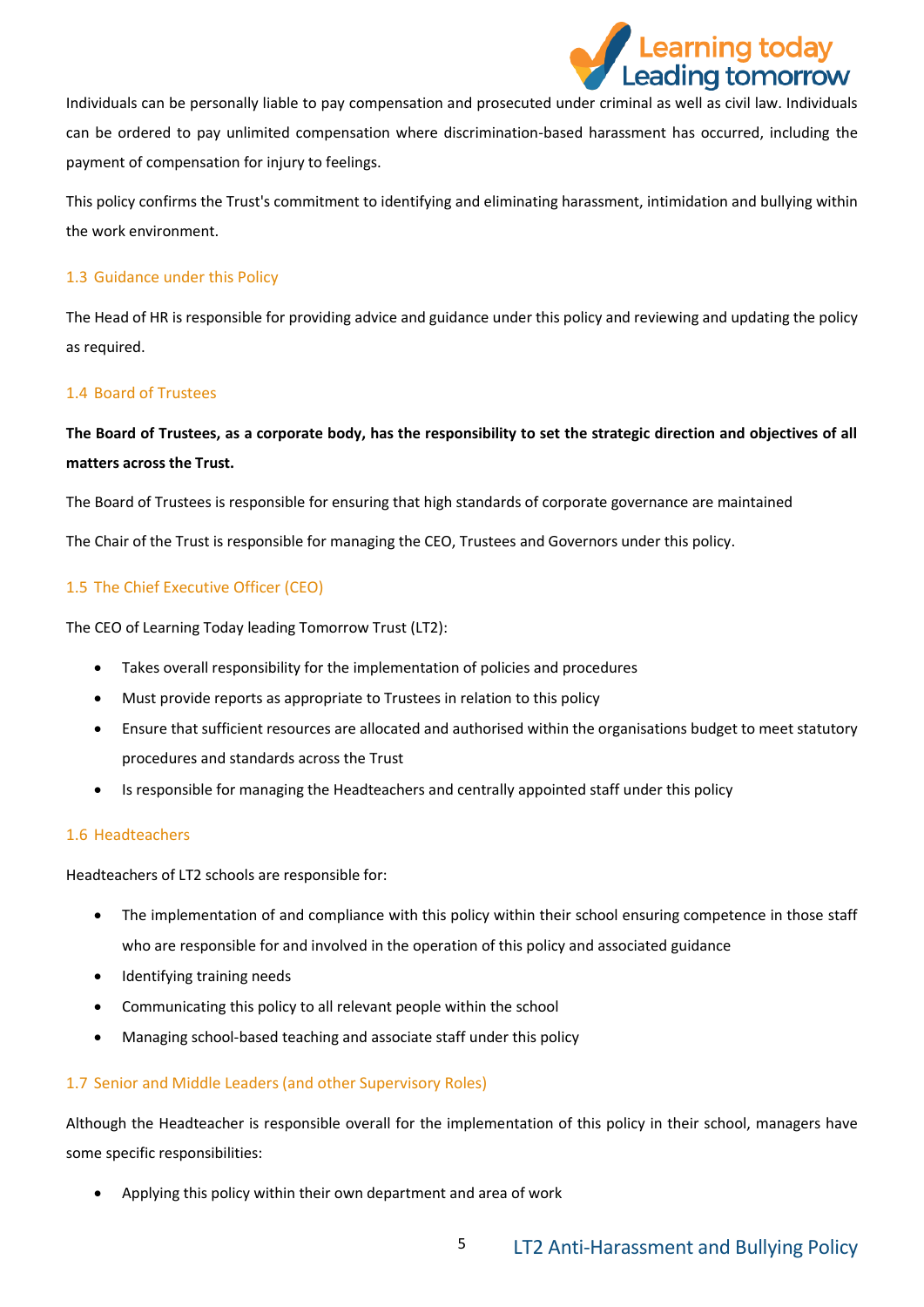

- Resolving any issues members of staff refer to them, informing the Headteacher of any issues to which they cannot achieve a satisfactory solution with the resources available to them
- Where required, conduct formal meetings, undertake relevant training in relation to this policy and ensure effective and competent operation of this policy

## 1.8 Other Employee Duties

All employees have a responsibility to:

- Comply with this policy and to co-operate with the schools' leadership and management on all matters relating to it
- Undertake any training recommended by their line manager

## 1.9 Related Policies and Procedures

- Disciplinary Policy and Procedure
- Equal Opportunities and Diversity Policy
- **•** Grievance Policy and Procedure

### 1.10 Review

This policy will be reviewed every three years.

These procedures have been agreed by the Board of Trustees, who will approve them whenever reviewed.

## <span id="page-5-0"></span>**2. Bullying and Harassment**

## 2.1 Bullying

Bullying is offensive, intimidating, malicious or insulting behaviour involving the misuse of power that can make a person feel vulnerable, upset, humiliated, undermined and threatened. Power does not always mean being in a position of authority, but can include both personal strength and the power to coerce through fear or intimidation.

Bullying can take the form of physical, verbal and non-verbal conduct.

Bullying may include, but is not limited to;

- Shouting at, being sarcastic towards, ridiculing or demeaning others
- Physical or psychological threats
- Overbearing and intimidating levels of supervision
- Inappropriate and/or derogatory remarks about someone's performance
- Abuse of authority or power by those in positions of seniority
- Deliberately excluding someone from meetings or communications without good reason
- Personal intrusion through pestering, spying and stalking either in person or online
- Persistent unwarranted criticism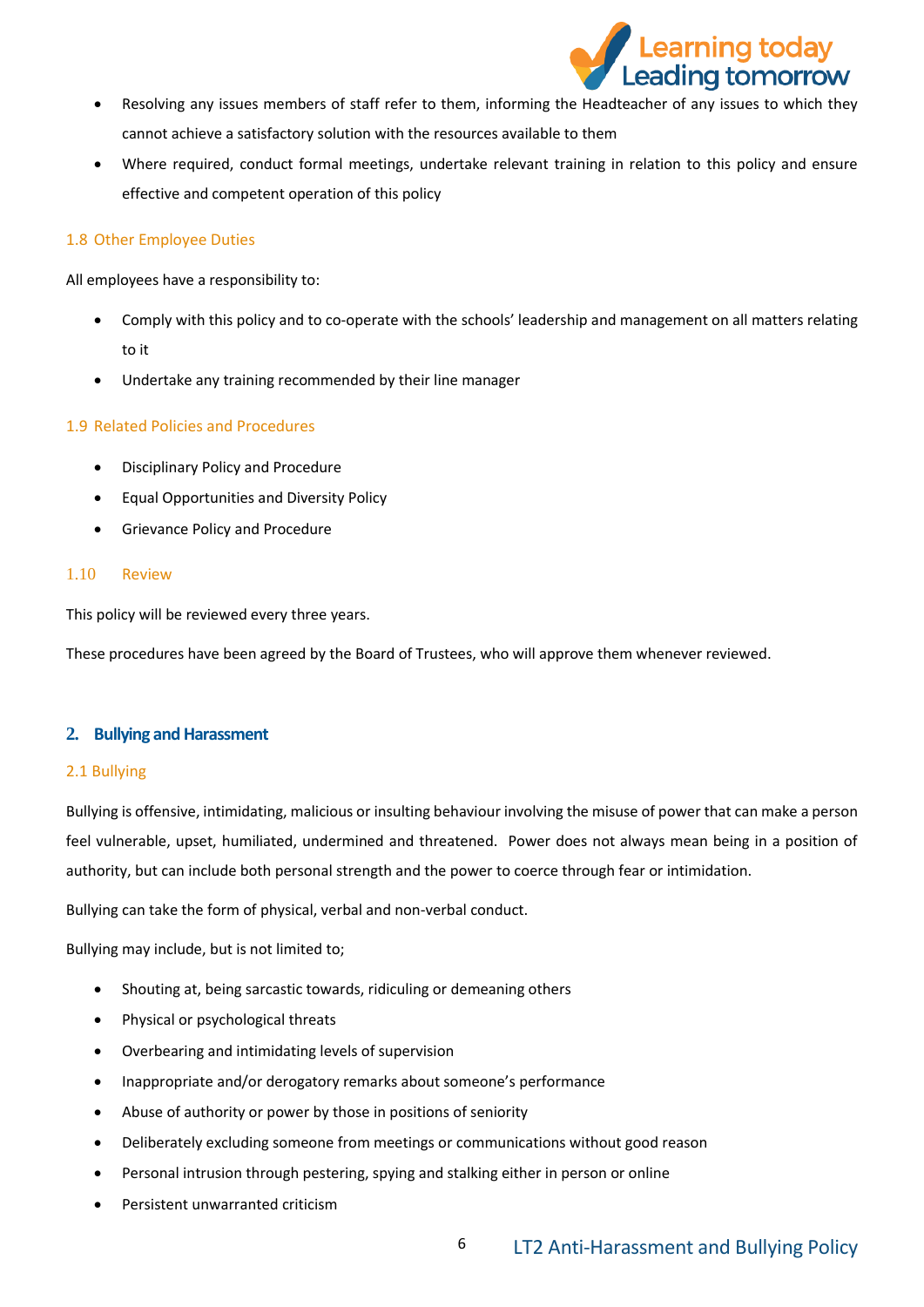

 Detrimental texts sent via mobiles or images of work colleagues posted on external websites following work events

Bullying does not include legitimate, reasonable and constructive criticism of a worker's performance or behaviour or reasonable instructions given to workers in the course of their employment.

#### 2.2 Harassment

Harassment is any unwanted physical, verbal or non-verbal conduct which has the purpose or effect of violating the recipient's dignity or creating an intimidating, hostile, degrading, humiliating or offensive environment for them. A single incident can amount to harassment.

Unlawful harassment may involve conduct of a sexual nature (sexual harassment), or it may be related to the victim's gender, sexual orientation, marital or civil partner status, pregnancy or maternity, gender reassignment, race, colour, nationality, ethnic or national origin, religion or belief, disability or age. Harassment is unacceptable even if it does not fall within any of these categories.

Harassment includes treating someone less favourably because they have submitted or refused to submit to such behaviour in the past.

Harassment may include:

- Unwanted physical conduct or "horseplay", including touching, pinching, pushing, grabbing, brushing past someone, invading their personal space, and more serious forms of physical or sexual assault
- Unwelcome sexual advances or suggestive behaviour (which the harasser may perceive as harmless), and suggestions that sexual favours may further a career or that a refusal may hinder it
- Continued suggestions for social activity after it has been made clear that such suggestions are unwelcome;
- Sending or displaying material that is pornographic or that some people may find offensive (including e-mails, text messages, video clips and images sent by mobile telephone or posted on the internet
- Offensive or intimidating comments or gestures, or insensitive jokes or pranks
- Mocking, mimicking or belittling a person's disability
- Racist, sexist, homophobic or ageist jokes, or derogatory or stereotypical remarks about a particular ethnic or religious group or gender
- Failure to safeguard confidential information
- Pressure to participate in political or religious groups
- Ignoring or shunning someone, for example, by deliberately excluding them from a conversation or a workplace activity

A person may be harassed even if they were not the intended "target". For example, a person may be harassed by racist jokes about a different ethnic group if they create an offensive environment for them.

Any member of Staff who genuinely believes that they are being subjected to harassment or that they are being bullied should not hesitate to use the procedures set out below.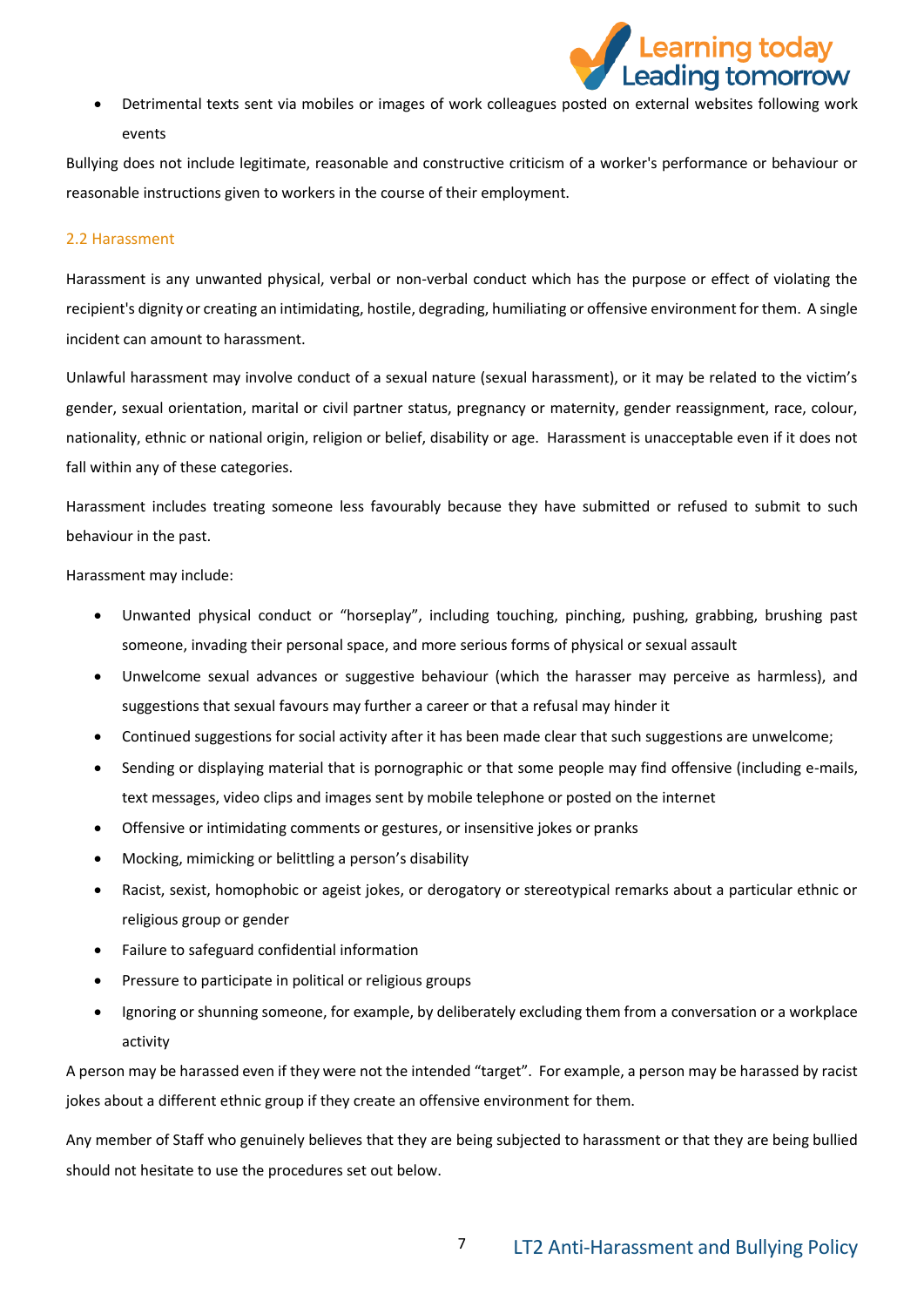

#### <span id="page-7-0"></span>**3. Informal procedure:**

If you are being bullied or harassed, you should initially consider raising the problem informally with the person responsible, if you feel able. You should explain clearly to them that their behaviour is not welcome or makes you uncomfortable. If this is too difficult or embarrassing to do on your own, you should speak to your Line Manager/Head of Department who can provide confidential advice and assistance in resolving the issue formally or informally.

If you are in any doubt as to whether an incident or series of incidents amount to bullying or harassment within the scope of this policy, then in the first instance you should approach either your Line Manager/Head of Department or a member of the Senior Leadership Group confidentially, on an informal basis, for advice.

If informal steps have not been successful or are not possible or appropriate, you should follow the formal procedure set out below.

#### <span id="page-7-1"></span>**4. Formal procedure:**

If you wish to make a formal complaint about bullying or harassment, you should submit it in writing to your Line Manager/Head of Department, whose role is to achieve a solution wherever possible and to respect the confidentiality of all concerned. If the matter concerns that person, you should refer it to the Headteacher, Head of HR or Board of Governors/School Improvement Board.

Where the complaint relates to the Headteacher or a member of the Trust executive team, the grievance should be submitted to the CEO of the LT2 Trust. In such instances, the employee's right of appeal will be to the Chair of the Trust Board. Where the complaint relates to the CEO of LT2, the complaint should be submitted to the Trust Board Chair. In this instances, the employee's right of appeal should be to a different trustee.

Your written complaint should set out full details of the conduct in question. These details should include:

- The name of the harasser or bully
- The nature of the harassment or bullying
- The date(s) and time(s) when the harassment or bullying occurred
- The names of any witnesses
- Any action taken so far to attempt to stop the harassment or bullying

As a general principle, the decision whether to progress a complaint rests with you. However, the Trust has a duty to protect all of its Staff and may be obliged to pursue a complaint independently if, in all the circumstances, it is considered appropriate to do so.

Consideration will be given to whether the alleged harasser or bully should be redeployed temporarily, or suspended on full pay or whether reporting lines or other managerial arrangements need reasonably to be adjusted pending investigation into your written grounds of complaint and the outcome of the grievance hearing.

Further information is set out in the Trust's Grievance Policy and Procedure.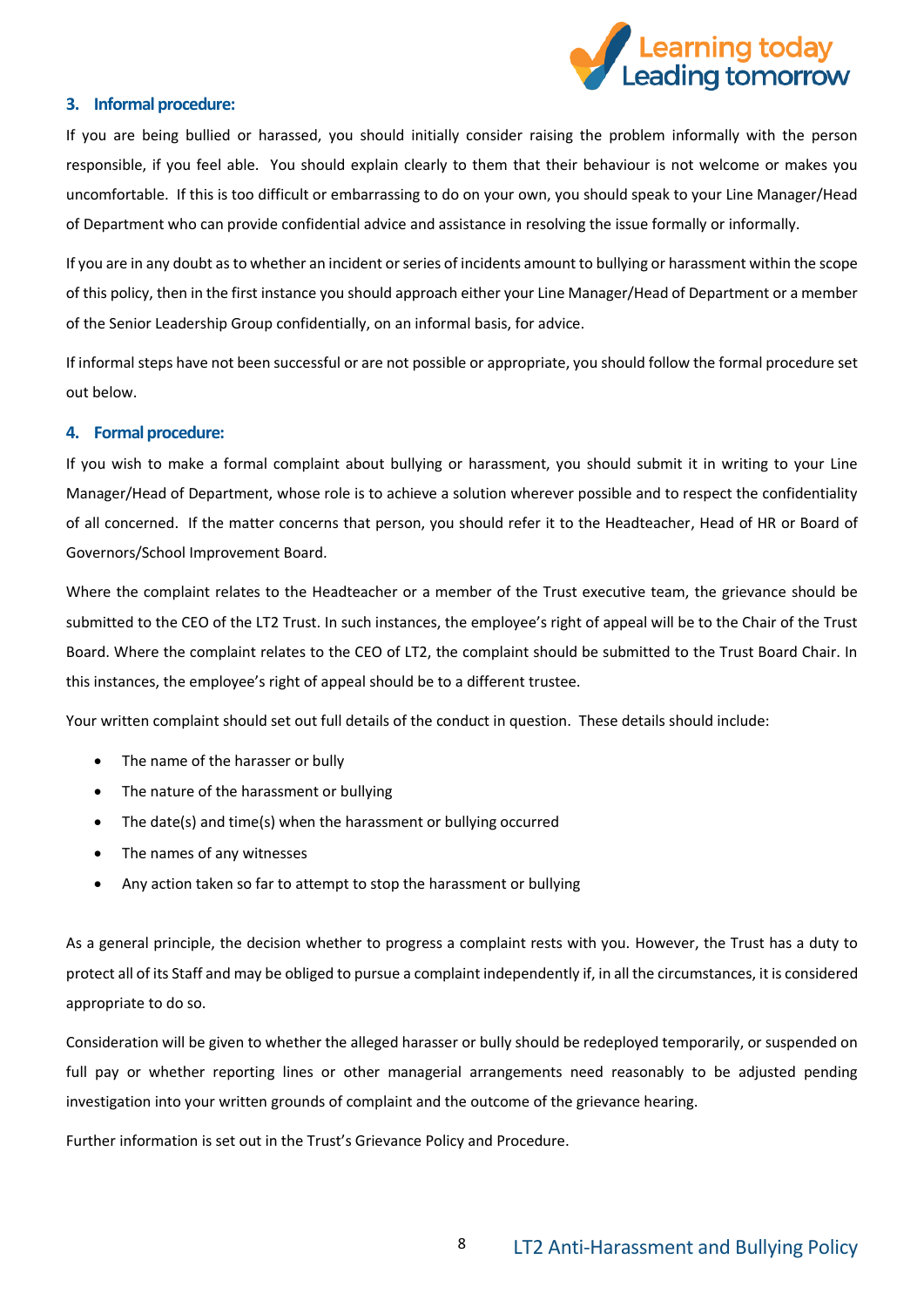

#### <span id="page-8-0"></span>**5. Protection from victimisation**

The Trust will take all reasonable steps to ensure that any member of Staff who makes a complaint or who participates in any investigation conducted under this policy in good faith will be protected from any form of intimidation or victimisation as a result of their involvement.

Victimisation is treating someone less favourably than others because they have in good faith, complained (whether formally or otherwise) that someone has been bullying or harassing them or another member of Staff, or has supported someone to make a complaint or given evidence in relation to a complaint.

Provided that a member of Staff acts in good faith, i.e. that they genuinely believe that what they are saying is true, they have the right not to be victimised for making a complaint or doing anything in relation to a complaint of bullying or harassment and the Trust will take appropriate action to deal with any alleged victimisation which may include disciplinary action against anyone found to have victimised that member of Staff.

Any member of Staff who considers that they have been subjected to any such intimidation or victimisation should seek support from their Line Manager/Head of Department or a member of the Senior Leadership Group. They may alternatively or additionally raise a complaint in writing under the School's Grievance Policy and Procedure. Where the complaint relates to the Head teacher or a member of the Trust executive team, the grievance should be submitted to the CEO of the LT2 Trust. In such instances, the employee's right of appeal will be to the Chair of the Trust Board. Where the complaint relates to the CEO of LT2, the complaint should be submitted to the Trust Board Chair. In these instances, the employee's right of appeal should be to a different trustee.

Any member of Staff who is, after investigation, found to have provided false information or to have acted in bad faith will be subject to disciplinary action under the School's disciplinary procedure.

#### <span id="page-8-1"></span>**6. What happens if I am accused of bullying and harassment?**

If someone approaches you informally about your behaviour, do not dismiss the complaint out of hand because you consider that you were only joking or because you think the complainant is being too sensitive.

Staff should remember that different people find different things acceptable and perceptions can differ significantly from individual to individual. It is possible that you may have offended someone without intending to do so. If this is the case, the person concerned may be content with an explanation and an apology from you and an assurance that you will be careful in the future not to behave in a way that you know might cause offence. Provided that you do not repeat the behaviour which causes offence, this may well be the end of the matter.

Where a colleague has attempted to address the matter with you informally, appropriately and in good faith, any failure on your part to respond in kind or to take proactive steps to prevent future occurrences will be taken into account should disciplinary proceedings subsequently be instigated against you.

All members of Staff are reminded that taking the time to listen and communicate constructively with colleagues at an early stage may prevent matters from escalating to the level where formal grievance and disciplinary procedures may